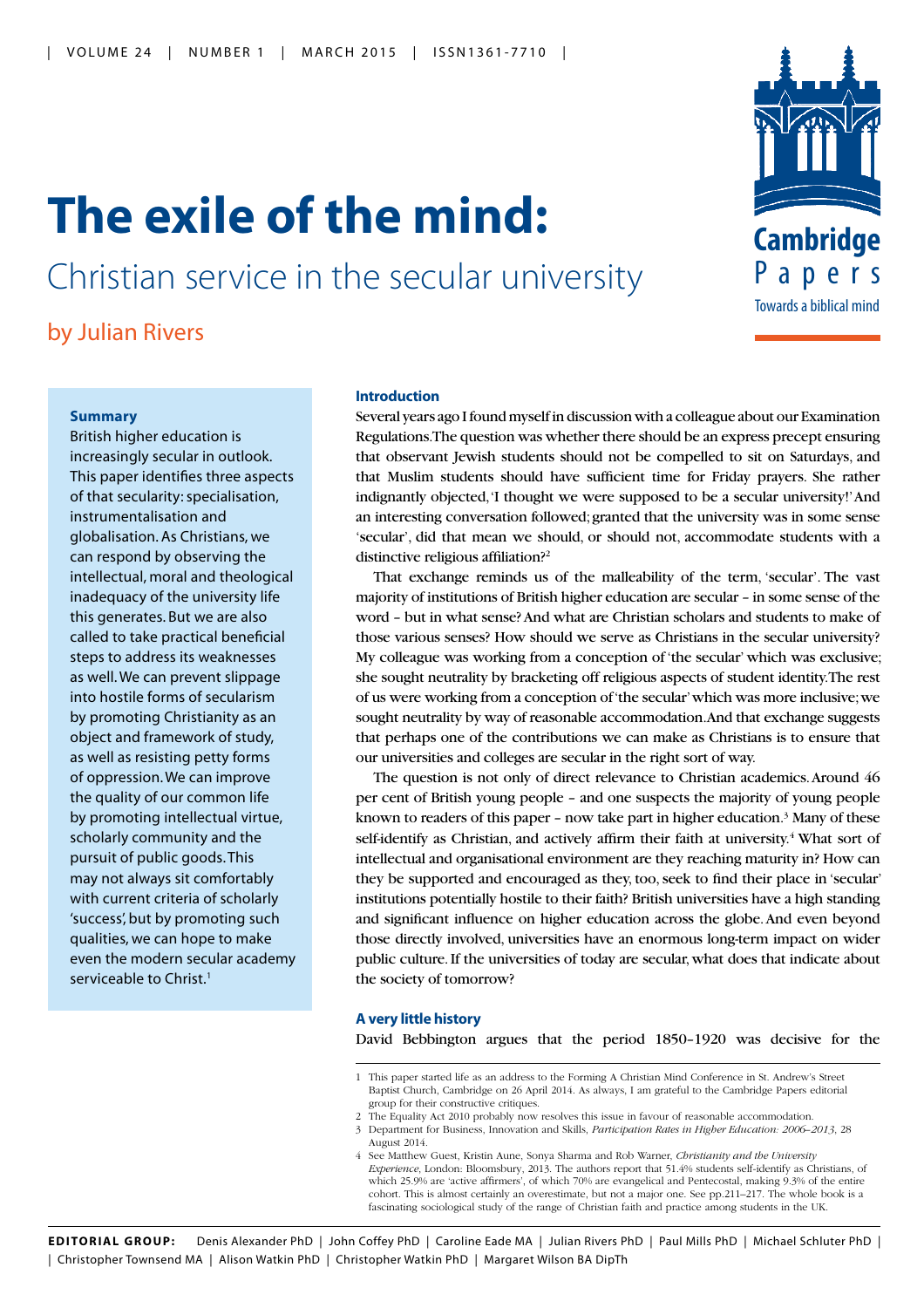secularisation of Anglo-American institutions.<sup>5</sup> In 1850 Oxford and Cambridge Universities – which vastly overshadowed smaller institutions in Durham, London and elsewhere – were overwhelmingly ecclesiastical. The fellows were ordained, four-

fifths of the graduates became clergy, and the students were subject to compulsory chapel and mandatory courses in Christian apologetics and ethics. The ethos was one of 'clerical classicism'.

By 1920, several things had happened. First, the aspiring middle classes had succeeded in their demands for curricula

suited for professions other than Anglican ordained ministry. This emphasised the natural and social sciences, and downplayed the liberal arts. Secondly, an alternative model of higher education had gained ascendancy. The founding of the university of Berlin in 1810 under Wilhelm von Humboldt stood as a monument to

WILHELM **HUMBOLDT** 1767-1835 EUTSCHE BUNDES a new German ideal of higher education in which expert professors would pursue knowledge *(Wissenschaft)* in distinct fields of study, with their own methodologies. This in turn generated a professionalisation of academia. Back in 1850 only a small minority of fellows

If the universities of

today are secular, what does that indicate about the society of tomorrow?

would expect to spend their entire career as a don. By 1920, the career academic was normal.

Finally, as programmes of study for non-clerical careers, specialisation and professionalisation took off, so formal connections with established churches became increasingly anachronistic. The concerns of 'non-conformist' technologicallyorientated institutes gradually came to be assimilated within Anglican institutions, leading in time to the abolition of religious tests for students and academics in the Universities Tests Act 1871, and the creation of chairs in an increasingly diverse range of discrete subjects – geology, sociology, economics, biology and so on.<sup>6</sup>

In the twentieth century, universities became subject to broader social trends of declining religious observance – secularisation in a different sense – as well as intellectual trends downplaying the significance of religion, but even here there were some cross-currents. The expansion of higher education was so great that although skewed to natural and social sciences, there was also growth in the liberal arts, including theology and religious studies. At times, voluntary religion flourished, particularly in the shadow of the Second World War. Oxford and Cambridge, with their ecclesiastical memories and residues, remained exemplars of British higher education.

#### **The modern global multiversity**

The university of 2015 stands in fundamental continuity with these developments, but it is also subject to processes which notably enhance its secular character. Three stand out: specialisation, instrumentalisation and globalisation.

As far as specialisation is concerned, the process of the growth and division of knowledge which took hold in the nineteenth century has continued unabated. In each discipline, there is a historic point (in some cases, within the

> last two decades) at which the PhD, and even postdoctoral research experience, became the normal entry qualification for academics. New academics are appointed for their specialist knowledge in sub-fields. In the 2014 Research Excellence Framework, submissions were made in 36 Units of Assessment (UoA). Some of these are extremely broad – UoA (4)

embraces psychology, psychiatry and neuroscience; UoA (35) covers music, drama, dance and performing arts. Individual scholars working in these fields would not even claim to have any knowledge of what was going on in the neighbouring subjects with which they have been grouped, not to speak of the various branches of their own subject. Universities today offer thousands of courses, and each of these courses will have enough core and optional subjects to fill decades of study.

Whereas specialisation seems to be an inevitable concomitant of the gradual accumulation of knowledge, the rapidly increasing instrumentalisation of higher education is a more recent development. We should not be unrealistically romantic. People have always gone to university for ends other than the pursuit of knowledge. But higher education is now being deliberately constructed by governments to serve the individual end of vocational training and collective ends such as technological enhancement and economic growth. In name, the polytechnics became universities, but in substance the reverse is happening.

Take some basic figures. In 2012/13 the breakdown of subjects studied by full-time first year undergraduates was broadly as follows:7

| Science, Technology, Engineering and Mathematics   | 44% |
|----------------------------------------------------|-----|
| Law, Business and Administration                   | 20% |
| Economics, Politics, Sociology and Human Geography | 10% |
| Music, Drama, Design and other Creative Arts       | 10% |
| Modern Languages and related studies               | 5%  |
| Education (first degree)                           | 4%  |
| History, Philosophy and Classics                   | 4%  |
| Communications and Journalism                      | 3%  |

Even those subjects which are 'liberal' in a classic sense are increasingly conceived of as preparation for careers. They have to be to justify the enormous sums expended by students and their parents as they mortgage their future earning capacity to pay tuition fees. So, knowledge becomes random raw material on which students learn 'graduate skills' such as analysis, synthesis, critical evaluation, oral and written communication, teamwork, numeracy and so on. In my own subject, a symbol of this development is the founding of the 'University of Law' – a university with sites across the UK which is wholly devoted to the delivery of courses in the formation of professional lawyers, in some cases in formal collaboration with the largest multinational law firms. It has no research agenda, and the

6 Keble and Newman's objections to the honorary doctorate awarded by the

<sup>5</sup> David Bebbington, 'The Secularization of British Universities since the Mid-Nineteenth Century' in George M. Marsden and Bradley J. Longfield, *The Secularization of the Academy*, OUP, 1992.

University of Oxford to Michael Faraday in 1832 were symptomatic of the struggle, and the change.

<sup>7</sup> See Higher Education Statistics Agency, *2012/13 Students by Subject*.

<sup>2</sup>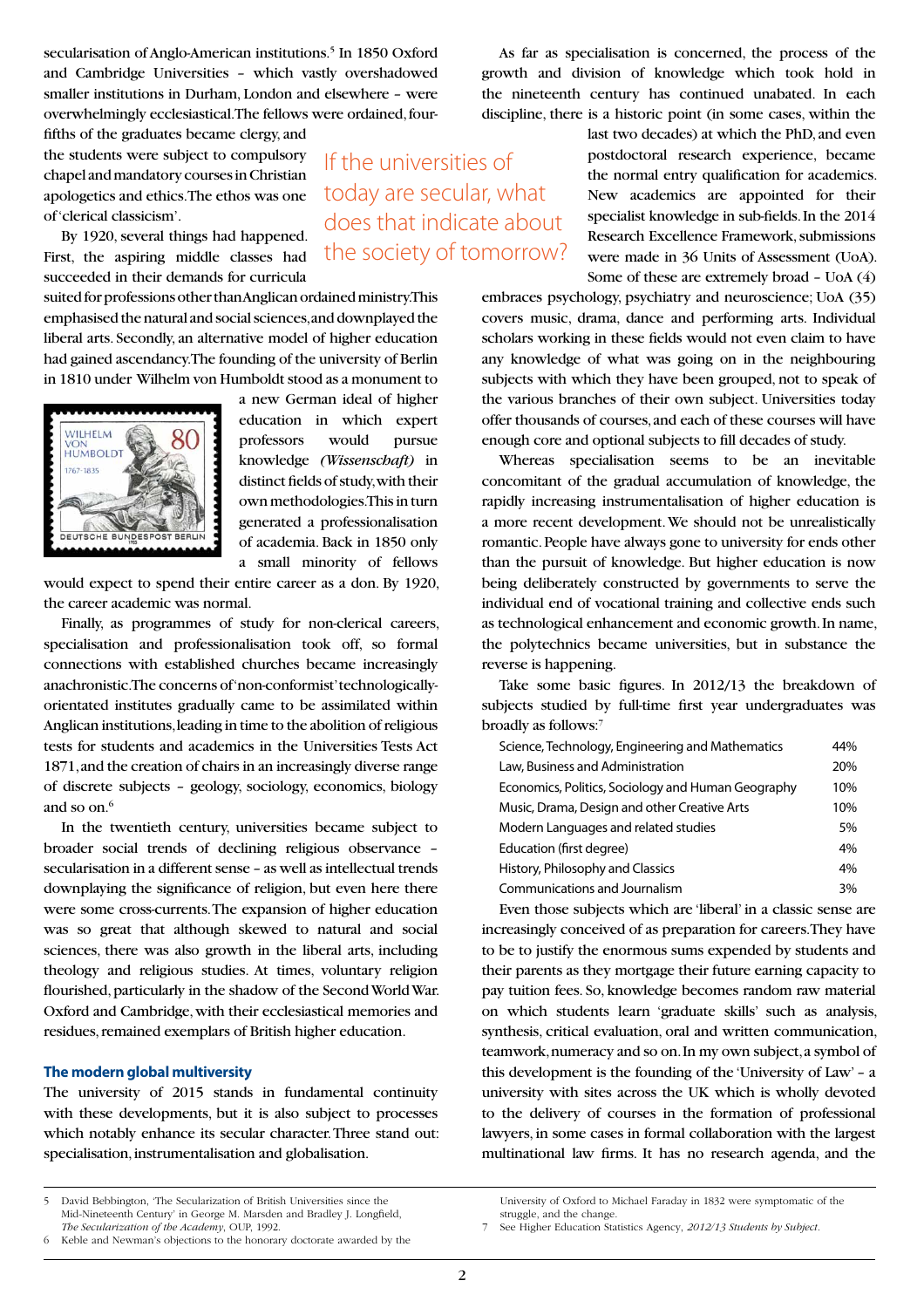education it offers is purely vocational. Developments such as the annual National Student Survey, the Unistats database and media league tables reinforce the sense of the student as consumer buying a product for personal ends.

On the research side the sums of money expended by government on the seven research councils are also a telling indicator of priorities: the 2010 comprehensive spending review envisaged spending only 3.3 per cent of the total research budget on the Arts and Humanities Research Council and 5.6 per cent on the Economic and Social Research Council. The remaining 91.1 per cent is spent on science and technology.8 More significant still is the new 'impact agenda' in which research – even in social sciences and the arts and humanities – is required to demonstrate a beneficial social and economic effect if it is to acquire public funding.



Finally, globalisation – the increasing mobility of academic staff and students as well as the ability to communicate rapidly and effectively anywhere in the world in English and by modern technology – is also a secularising factor. Universities compete globally for resources, for staff, for students, and for reputation. Almost a quarter of full-time students in the UK are not British - one in six comes from outside the European Union.<sup>9</sup> On a purely day-to-day level, I have a much closer relationship with the colleagues in Santiago, or Sydney, or Singapore, who are interested in my little corner of knowledge, than with the earth scientist whose office is a few floors below mine.

Specialisation, instrumentalisation and globalisation are part of the story of the modern secular university because they conspire to turn the university into an intellectual version of the liberal state – a rational institutional framework for the pursuit of individual goals, or merely 'thin' common goals, while remaining agnostic on more fundamental questions of human purpose or personal character. Specialisation emphasises detachment from questions of overarching truth; instrumentalisation suppresses questions of ultimate ends; while globalisation brackets the cultural and ideological – and that means the religious – in the name of a common human endeavour. Nothing expresses this more powerfully than the development of the MOOC (massive open on-line course) in which individuals from anywhere in the world sign up to develop skills of their choice at the hands of disembodied tutors. John Henry Newman saw it in embryo and warned about the 'bazaar or pantechnicon, in which wares of all kinds are heaped together for sale in stalls independent of each other'.10 In more modern terms, Stefan Collini calls this phenomenon, 'the global multiversity'.11

#### **A Christian orientation**

What is our basic response as Christians to the global multiversity? At one level, there is nothing wrong with specialised and vocational training, or research for technological and economic ends. Indeed, it is a familiar refrain of industrial leaders that for many students, post-secondary education and training in the United Kingdom is not nearly practical enough.<sup>12</sup> The worry is that the secular world of higher education we now find ourselves in is not merely inadequate in the sense of limited. Our institutions of higher education may be failing to achieve their potential as universities. The biggest (perhaps, the only) problem with the University of Law is the unjustified claim implicit in its name.

When we have time to stop and think about such wider questions, there is still a widely shared sense among many academics that universities can and should be much more. Primarily, this is seen as a matter of *intellectual* inadequacy. The curriculum has become too narrow, too mechanical, too instrumental. That is what motivates Stefan Collini's critique of British higher education policy, as well as initiatives such as A. C. Grayling's New College of the Humanities in Bloomsbury, with its intensive teaching and 'liberal arts' inspired programmes. Others might worry about the university's *moral* inadequacy. Is it really right to detach 18-year-olds from their families and communities to immerse them in an intense and artificial culture of materialistic hedonism? Is it right to focus on individual employability as opposed to public service? A few might even notice the *theological* inadequacy of the secular global multiversity, as it deliberately brackets out the biggest questions of truth and value.

It is worries such as these which keep the ghost of John Henry Newman still hovering over debates about higher education. For Newman, the idea of a university was of an institution which offered a deliberately broad and multiperspectival education, which engaged the whole person, developing 'liberal' virtues among its members, not least virtues of the intellect.<sup>13</sup> This could only take place among a community of interacting scholars, and within an institution committed to a unified and fully comprehensive view of Truth – for Newman, Catholic Christianity. There are plenty of non-Christian academics who are attracted to Newman's idea, if not its specific instantiation.

But as Mike Higton has pointed out, even Newman was not

<sup>8</sup> Department for Business, Innovation and Skills, *The Allocation of Science and Research Funding* 2011/2012 to 2014/2015, December, 2010. The breakdown of total expenditure for the period is: AHRC £396m; BBSRC £1,632m; EPSRC £3,172m; ESRC £674m; MRC £2,560m; NERC £1,465m; STFC £2,181m.

<sup>9</sup> See Higher Education Statistics Agency, *Table 1 – HE student enrolments by mode of study, sex, level of study and domicile* 2009/10 to 2013/14. 50.3% of postgraduate research students are non-British (36.3% non-EU); 60.6% of taught postgraduates are non-British (50.1% non-EU); 15.0% of full-time first degree students are non-British (10.0% non-EU).

<sup>10</sup> John Henry Newman, *The Idea of a University*, ed. I. T. Ker, Oxford: Clarendon Press, 1976, p.421.

<sup>11</sup> Stefan Collini, *What are Universities for?*, London: Penguin Books, 2012.

<sup>12</sup> E.g., 'Skills shortages holding back the UK's economic recovery', *BBC News*, 1 December 2014.

<sup>13</sup> John Henry Newman, *The Idea of a University* (1852/1873), ed. Frank M. Turner, New Haven: Yale University Press, 1996.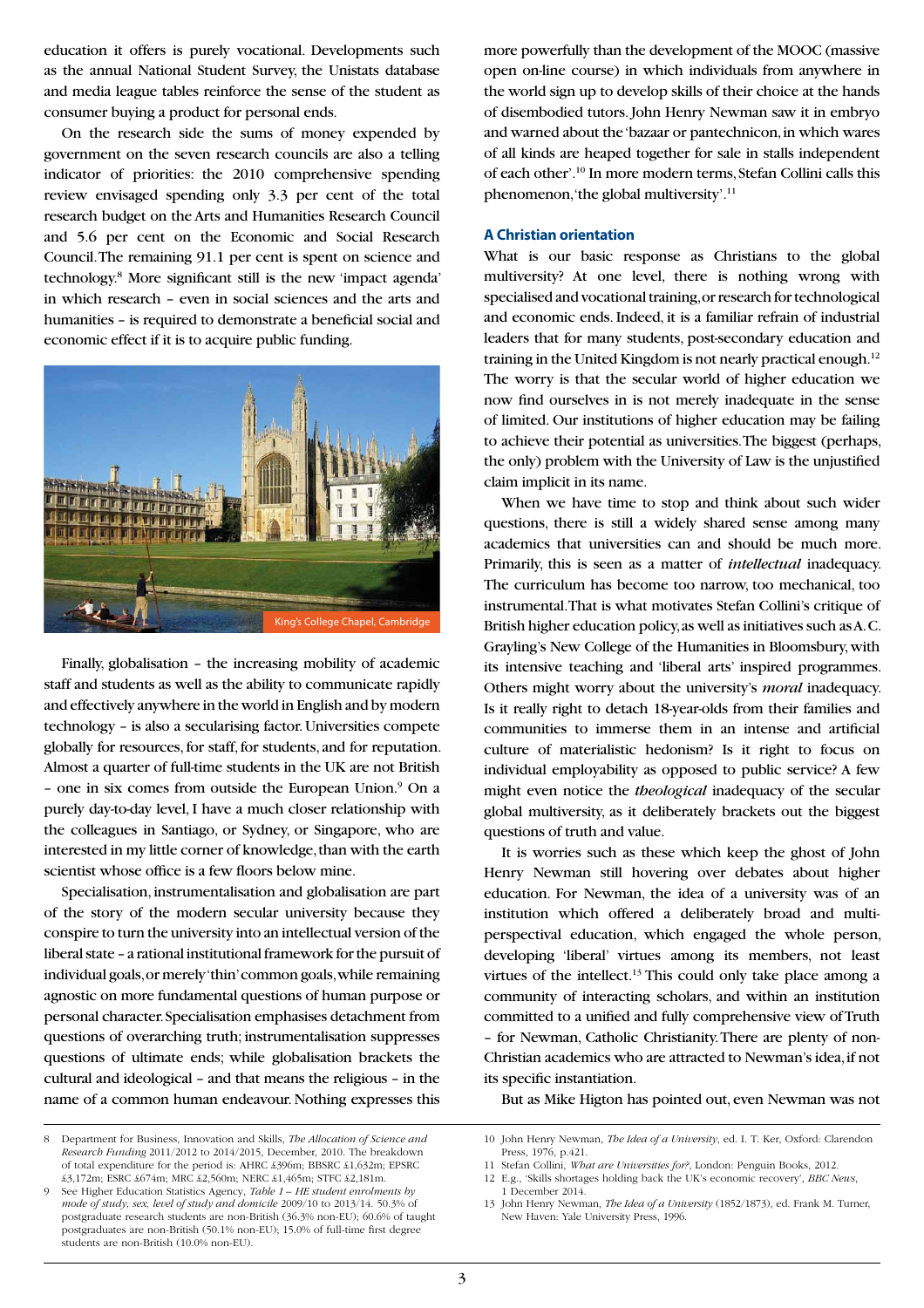radical enough.14 For the Christian theologian, knowledge is knowledge of the divine and triune God and of his works and world. The ultimate end of all knowledge is worship. Only this can satisfy our human thirst for understanding. Psalm 19 is a wonderful hymn of praise to the God who discloses himself and his works in the glory of the heavens above and the wonders of the law within.15 Pursuit of the sciences and the humanities should lead to renewed relationship with God. 16 This is beautifully expressed in Colossians 2:2–3, which speaks of the Christ in whom are hidden all the treasures of wisdom and knowledge. This mystery is now disclosed by God, and the full riches of complete understanding are experienced in the apostolic preaching and the loving unity of the people of God. So it is not surprising that many Christians have been led to the need for a radical alternative: the creation of genuinely and explicitly Christian higher education institutions.17

The problems with such proposals are not merely practical. There is no British tradition of Christian liberal arts colleges, as there is in the United States. Indeed the very structure of the education system leaves little space for generalist postschool education. Our closest equivalents are still recognisable for their roots in Church-based teacher training colleges.<sup>18</sup> It has become extremely hard under current conditions to see how the modern mass secular plural multiversity could be replaced. For all our worries about funding (and they are serious) the benefits of large-scale participation in modern higher education are enormous. In any case, the withdrawal of Christians from the secular academy may only stimulate a greater separation of staff and students on grounds of faith or worldview and exacerbate tendencies to isolation we would otherwise deplore. Setting one's face against specialisation, instrumentalisation and globalisation risks accidentally promoting their opposites: amateurism, practical irrelevance and insularity.19 So, rather than speculating about major institutional change, this paper focuses on immediate responses in the context we find ourselves in.

At this point the ancient example of Daniel can provide fresh inspiration. Daniel took his first degree in liberal arts at the University of Babylon,<sup>20</sup> and then specialised in international relations. Through his adroit intervention he managed to save the sector from serious Government cuts on account of the perceived inefficiencies of his fellow scholars.<sup>21</sup> He saw his ideas plagiarised, misrepresented and ultimately vindicated.22 From his early days as a student to the day of his death he never stopped living the tension between his faith in God and the world he lived in. It was physically risky; it was mentally exhausting.<sup>23</sup> But that tension was also ultimately productive, giving him insight into a new meta-narrative of global proportions, its significance extending far beyond the narrow confines of his time and place.<sup>24</sup> Above all, the message of Daniel is that there is a God who discloses all wisdom and knowledge in order that he should be praised and worshipped by all.25 Daniel reminds us that the most important question for any student or scholar is not 'what do you know?', but 'who do you worship?'

Jesus calls his followers to be salt and light in the world, whatever the context.<sup>26</sup> Negatively, salt prevents decay, and light shows up flaws; positively, salt enhances flavour and light gives direction, warmth and comfort. So, Daniel's example should inspire us to engage in 'prevention' and 'enhancement' as we 'seek the welfare'27 of the secular university.



#### **Preventing decay**

Our first task, then, is to prevent decay, and that means preventing the slippage into a hostile, or atheist, secular university. This is the university which in practice, if not officially, presupposes the falsehood of Christianity – and other religions as well. The start of this paper contrasted two forms of secularism: inclusive and exclusive. Exclusive secularism is not necessarily hostile to Christianity. Sometimes bracketing off questions of religious faith and conduct can secure genuine common ground. But exclusive secularism risks slipping into hostile secularism, in which Christianity is actively resisted.

This slippage is easy because there is a natural affinity between the global multiversity and secular humanism as an ideology. Stephen Fry recently recorded a short video for the British Humanist Association in which he argued that the secret of happiness lies in finding out whatever it is that gives life meaning for you as an individual, and going and living it.<sup>28</sup> There is no bigger framework 'out there' to be discovered. It is not a large jump to propose that the secular university is the place in which individuals pursue what counts as 'truth' in the subject to which they feel attracted, for whatever purposes they choose – and nothing can, or should, be said to challenge this.

However, challenge is exactly what is required, and this means, first of all, keeping Christianity on the agenda as an object of study. One of the more pernicious effects of

22 Compare Dan. 2:31–35 with 3:1–7.

24 Dan. 10:12.

<sup>14</sup> Mike Higton, *A Theology of Higher Education*, OUP, 2012.

<sup>15</sup> Was Immanuel Kant reflecting his Lutheran upbringing when he wrote: 'Two things fill the mind with ever new and increasing admiration and awe, the more often and steadily reflection is occupied with them: *the starry heaven above me and the moral law within me.' (Critique of Practical Reason,* 1788*)?* 16 Psalm 19:14.

<sup>17</sup> See, for example, Jeff Astley, Leslie Francis, John Sullivan and Andrew Walker (eds.), *The Idea of a Christian University*, Carlisle: Paternoster, 2004. Nigel Paterson, 'Do we need a Christian University?', 2008, *Cambridge Papers* vol.17 no.3.

<sup>18</sup> The Cathedrals Group of 16 universities and colleges shares 'a common faith heritage and a strong commitment to values such as social justice, respect for the individual and promoting the public good through our work with communities and charities.' See http://cathedralsgroup.org.uk/ accessed 24 February 2015.

<sup>19</sup> Of course, this is not to deny that there are several fine Christian universities in the United States.

<sup>20</sup> Dan. 1:17.

<sup>21</sup> Dan. 2.

<sup>23</sup> See Dan. 7:15, 28; 8:27; 10:2; 10:16.

<sup>25</sup> See, especially, Dan. 2:20–23, 47; 3:28; 4:34–35; 6:25–27; 7:14.

<sup>26</sup> Matt. 5:13–16.

<sup>27</sup> Jer. 29:7.

<sup>28</sup> See 'How can I be happy?' at https://humanism.org.uk/thatshumanism/ accessed 24 February 2015.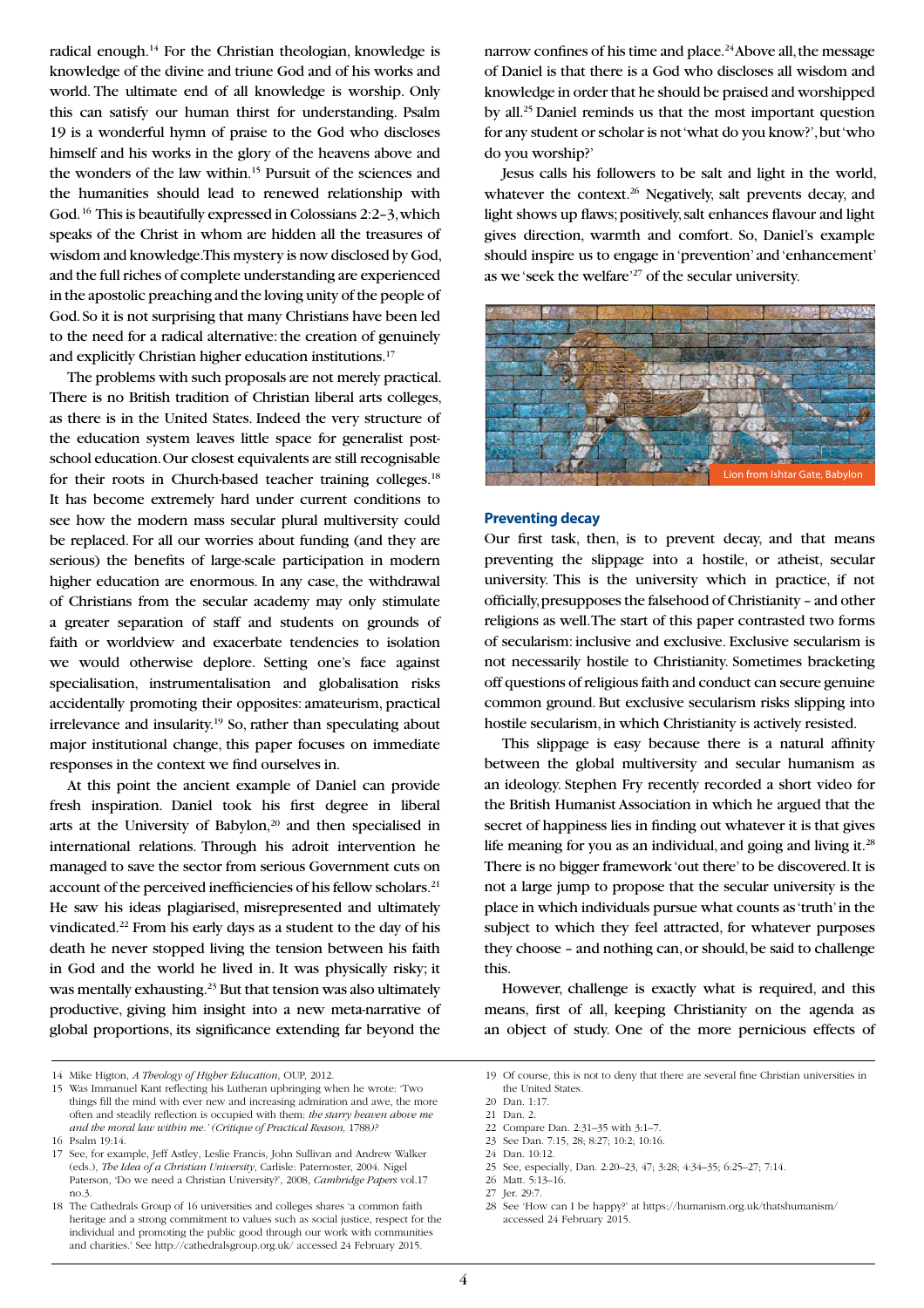secularisation theory was its assumption that religion was no longer an interesting object of study – just as alchemy, astrology and phrenology turned out to be false steps in the forward march of the human intellect, so too religion (and religious studies) would wither away. Even before 9/11 many had abandoned that thesis as palpably false, and religion is back on the intellectual agenda.29 Of course, not every discipline can do this, but as Christians working in these fields we can use our discipline-specific expertise both to inform a better understanding of our own faith, and to secure better levels of religious literacy among our contemporaries.30 The work of God in building the kingdom of Jesus Christ is always worth researching.



Secondly, resisting the slippage to atheist secularism means keeping the academy open to Christianity as a framework of study. As George Marsden argues, if we Christians are not going to form Christian academies, this must be our main intellectual contribution.31 We should take the professed pluralism and openness of the secular university at its word. Abraham Kuyper's thoughts on Calvinism and Science are still helpful here.32 Kuyper insisted on both the institutional independence of disciplines – the freedom of science *(Wissenschaft)* from ecclesiastical and state control – but also the need to locate each discipline within its ideological framework, hence the Christian Reformed Constitution of the Free University of Amsterdam. We have a duty to spot the grand narratives at work and line up the Christian narrative alongside them. The basic orientation is apologetic: the academic discipline is good and makes sense, but there is an account of the world within which it takes its rightful place and within which it makes more sense.<sup>33</sup>

This may be considerably more controversial than keeping Christianity on the agenda as an object of study. Disciplines vary somewhat in their openness to valuing work framed within divergent ideological contexts. It may require flexibility in pursuing Christian perspectives in 'para-university' contexts, more or less detached from mainstream institutions. Examples which spring to mind are the 'Developing a Christian Mind' programme (Oxford) or the US InterVarsity Fellowship's Emerging Scholars Network.

Finally, we need to stand against the trivial but frustrating stupidities which sometimes accompany atheist secularism. Anecdotes abound of the university which prevents Christian students from meeting on university premises because it is committed to 'equality' or concerned about 'extremism'; the university which does not allow its ordained academic staff officially to appear as 'Rev.'; the political correctness which assumes there is no space for minority opinions on matters of sexual ethics and human flourishing, however cautiously expressed or well-grounded.

As Christians, this means that we stand for academic freedom: freedom to choose the objects of our study, freedom to adopt the most illuminating 'grand narratives' for our study, and freedom to be the people of faith we are in our universities. Academic staff and students can support each other in this as we use our respective forms of power: institutional status and 'consumer' choice.

#### **Enhancing the favour**

As well as preventing the secular pluralist university from becoming an atheist university, there are also positive ways in which we can 'enhance the flavour'. Here, Mike Higton's suggestions are very helpful: he wants to emphasise the virtuous university, the sociable university and the good university.<sup>34</sup>

First, virtue. To be a successful scholar requires the development of certain sorts of virtue. Disciplines are 'moral economies', that is, communities of training in virtuous perception. Science depends on being a certain sort of person: disciplined, persistent, impartial, honest, courteous. Education should be an apprenticeship into these virtues. In particular, Higton emphasises 'openness to judgement' by which he means both the willingness to judge and the willingness to be judged. These virtues are fundamentally Christ-like, because they reflect the humility (submission to judgement) and exaltation (willingness to judge) of Christ seen most supremely in his death and resurrection. There is an important difference here from the more common 'skills agenda'. Skills focus on my capacity to get what I want. Virtue focuses on the sort of person I am becoming. In our teaching, learning and research we need to emphasise and develop the virtues that characterise good scholarship.

Second, sociability. The extent to which research and teaching are collaborative enterprises varies from subject to subject, but in all there are elements of sociability. But the pressures of modern university life conspire to squeeze out elements of sociability as inefficient. Departmental coffee breaks – in which freer forms of conversation can develop – die; resource constraints make meeting for conferences harder. Christian scholars have a commitment and calling to preserve and develop university communities where possible, because community (relationality) is an indispensible element of human flourishing. The theological reference point here is

<sup>29</sup> As witnessed by the £12m joint AHRC/ESRC *Religion and Society* research programme which ran from 2007 to 2013.

<sup>30</sup> See, e.g., Oliver D. Crisp, Gavin D'Costa, Mervyn Davies and Peter Hampson, eds., *Christianity and the Disciplines: The Transformation of the University*, T&T Clark, 2012.

<sup>31</sup> George M. Marsden, *The Soul of the American University*, New York: OUP, 1996.

<sup>32</sup> Abraham Kuyper, *Lectures on Calvinism*, 1898, Grand Rapids: Eerdmans, 1931;

Peter S. Heslam, *Creating a Christian Worldview: Abraham Kuyper's Lectures on Calvinism*, Grand Rapids: Eerdmans, 1998.

<sup>33</sup> See, e.g., Robert Song, *Christianity and Liberal Society*, OUP, 1997; Denis Alexander, *Rebuilding the Matrix*, Grand Rapids: Zondervan, 2001; and, recently, Timothy Larsen, *The Slain God: Anthropologists and the Christian Faith*, OUP, 2014; and Christian Smith, *The Sacred Project of American Sociology*, OUP, 2014.

<sup>34</sup> Mike Higton, *A Theology of Higher Education*, OUP, 2012.